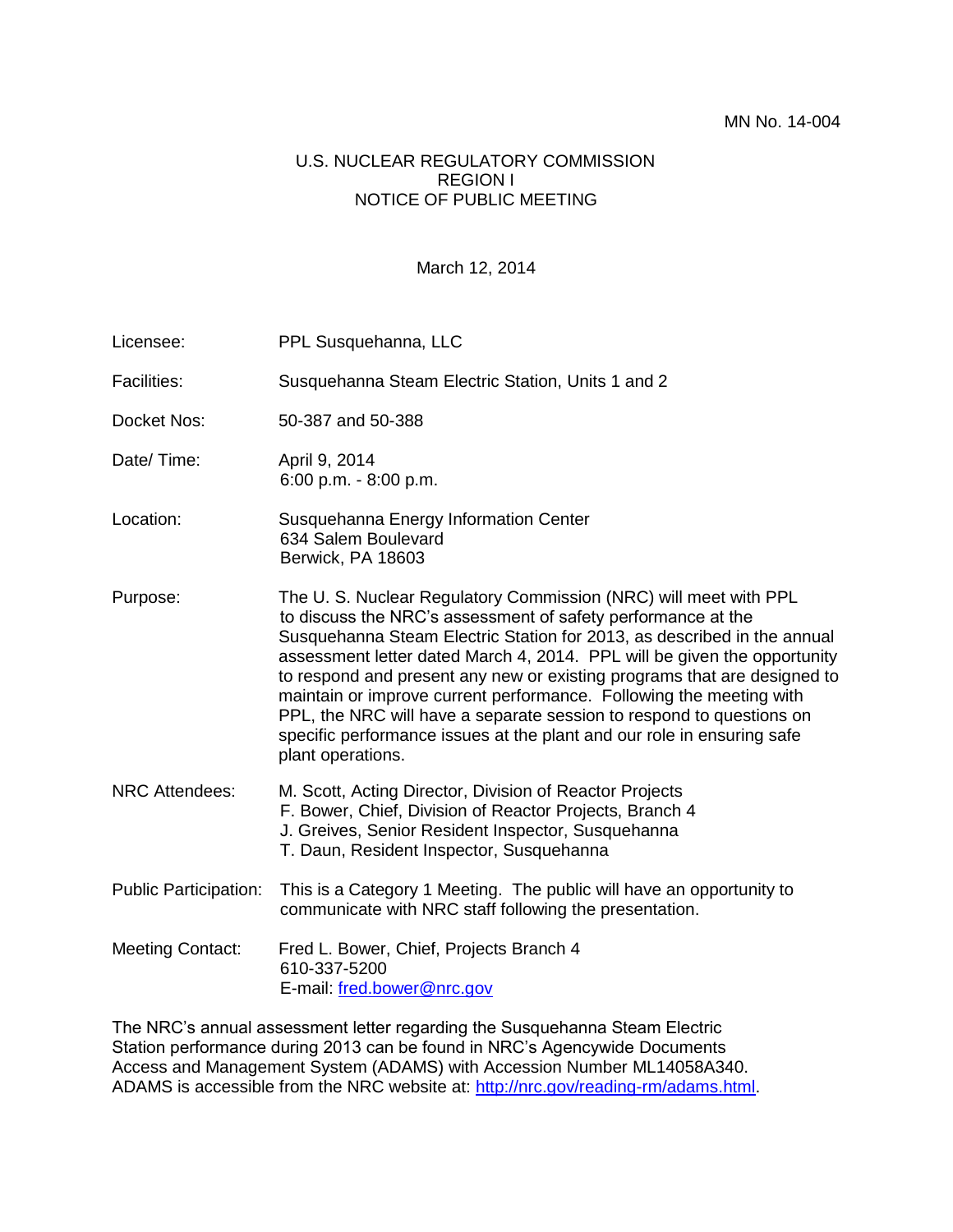Additional information relative to the NRC's annual assessment process and the safety performance of the Susquehanna Steam Electric Station can be found on the NRC's website at: [http://www.nrc.gov/NRR/OVERSIGHT/ASSESS/index.html.](http://www.nrc.gov/NRR/OVERSIGHT/ASSESS/index.html)

The NRC's Policy Statement, "Enhancing Public Participation in NRC Meetings," effective May 28, 2002, applies to this meeting. The policy statement may be found on the NRC website, [http://www.nrc.gov/reading-rm/doc-collections/commission/policy/67fr36920.html,](http://www.nrc.gov/reading-rm/doc-collections/commission/policy/67fr36920.html) and contains information regarding visitors and security.

The NRC provides reasonable accommodation to individuals with disabilities where appropriate. If you need a reasonable accommodation to participate in this meeting, or need the meeting notice or other information from the meeting in another format (e.g., Braille, large print), please notify the NRC's meeting contact. Determinations on requests for reasonable accommodation will be made on a case-by-case basis. Persons requiring assistance to attend the meeting shall make their requests known to the NRC meeting contact no later than two business days prior to the meeting.

Attendance by other NRC personnel at this meeting should be made known by April 3, 2014, via telephone to the NRC meeting contact.

Meetings are sometimes canceled or rescheduled as a result of unforeseen circumstances. Please confirm the meeting schedule on the NRC website under public meetings.

**/RA/**

Approved by:

Fred L. Bower, III, Chief Projects Branch 4 Division of Reactor Projects

cc w/encl: Distribution via ListServ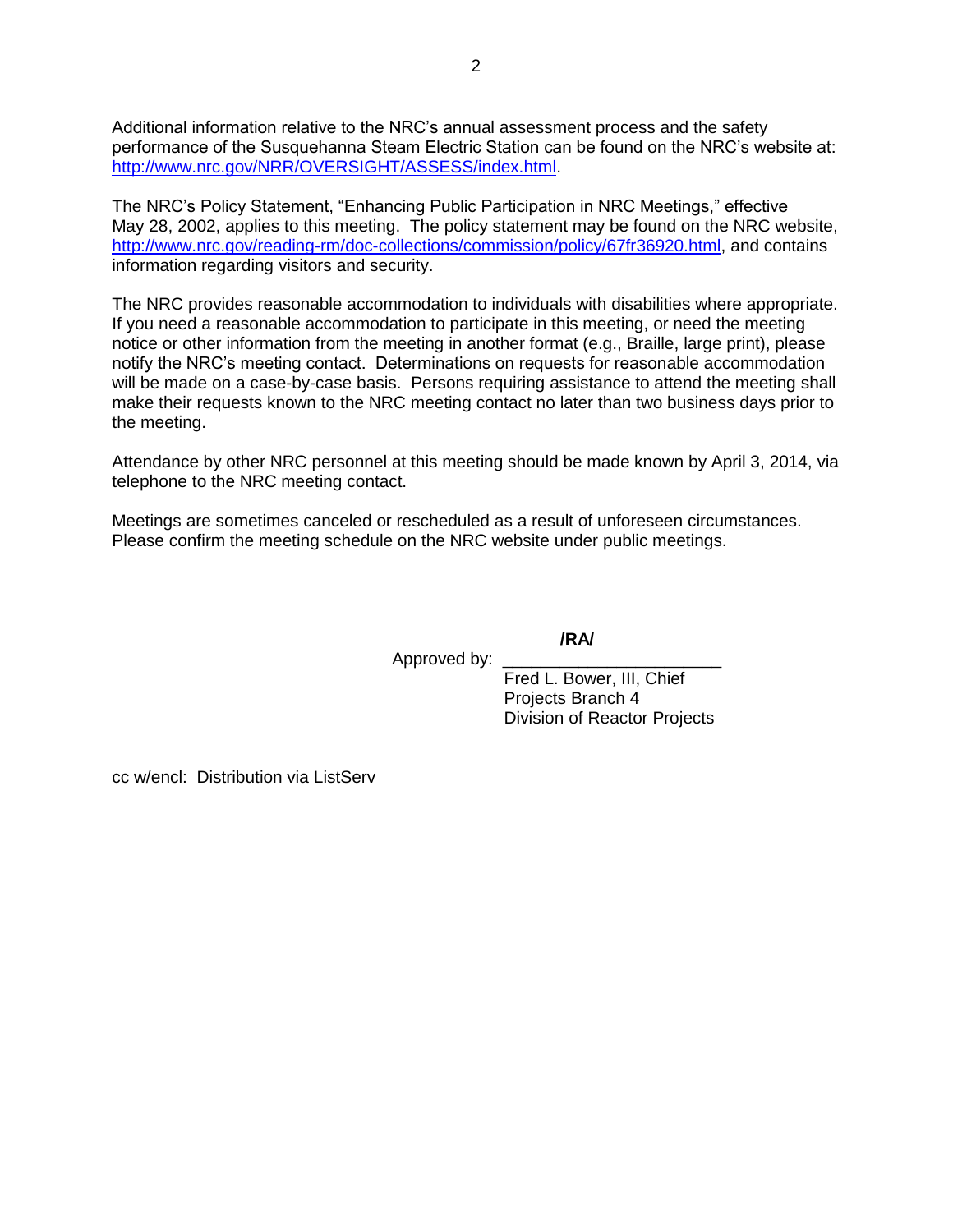# **Agenda**

### **NRC's Annual Assessment Meeting**

# **Susquehanna Steam Electric Station**

# **April 9, 2014 6:00 p.m. – 8:00 p.m.**

#### Susquehanna Energy Information Center 634 Salem Boulevard Berwick, PA 18603

#### Formal Meeting

| Introduction                                                                                                                                         |           |
|------------------------------------------------------------------------------------------------------------------------------------------------------|-----------|
| Discussion of Susquehanna Steam Electric Station performance in 2013                                                                                 | 10 mins   |
| Discussion of Susquehanna Steam Electric Station's new or existing<br>programs that are designed to maintain or improve PPL's current<br>performance | 30 mins   |
| <b>Break</b>                                                                                                                                         | 5 mins    |
| NRC to address public questions                                                                                                                      | as needed |
| <b>Closing Remarks</b>                                                                                                                               | 5 mins    |